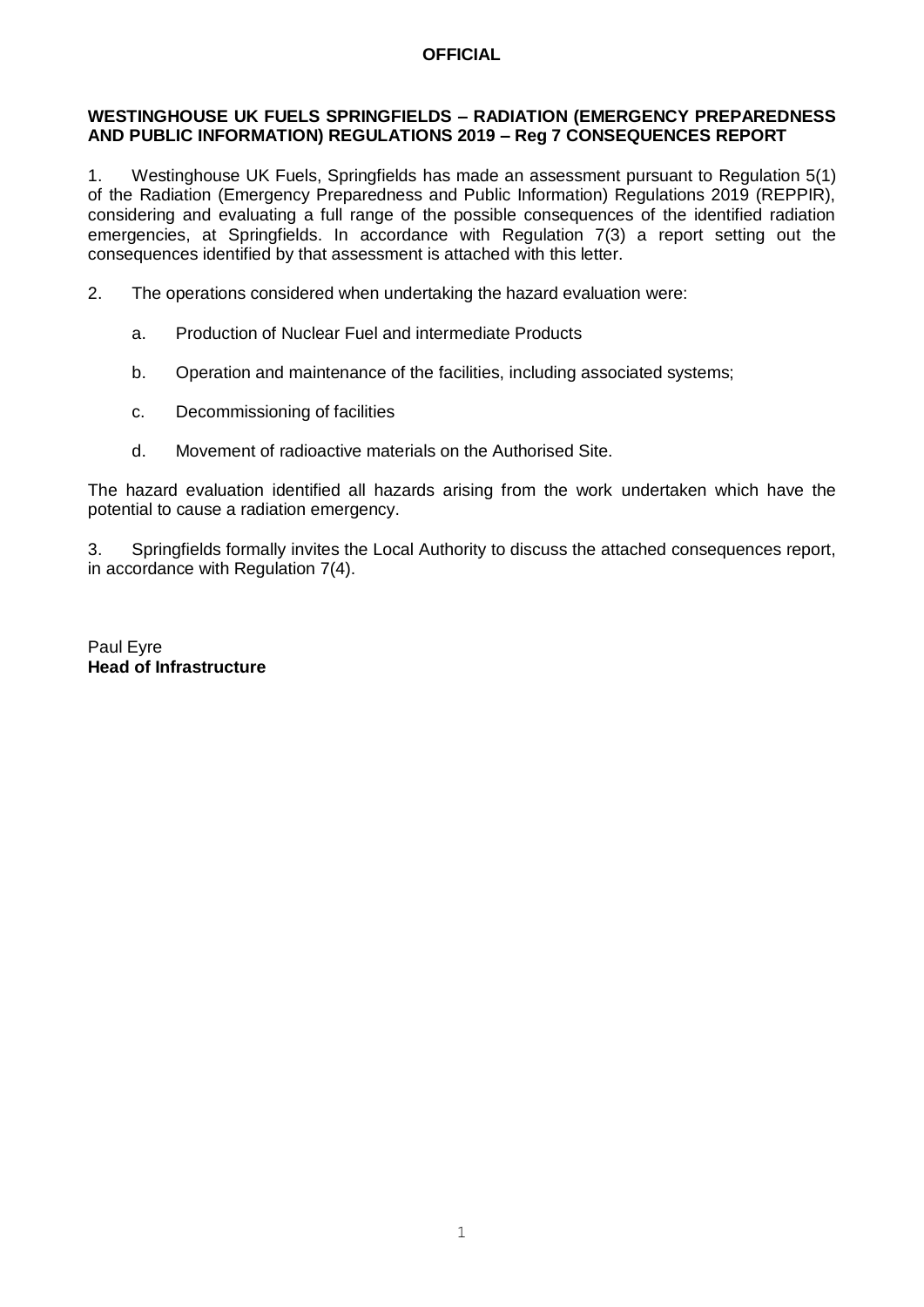# **OFFICIAL**

# **Consequences Report**

## **Part 1 – Factual Information**

- *1. Clause 1(a) - Name and address of the operator:*
	- a. Westinghouse UK Fuels, Springfields Preston PR4 0XJ
- *2. Clause 1(b) - Postal address of the premises where the radioactive substance will be processed, manufactured, used or stored, or where the facilities for processing, manufacture, use of storage exist:*
	- a. Westinghouse UK Fuels, Springfields Preston PR4 0XJ
- *3. Clause 1(c) - The date on which it is anticipated that the work with ionising radiation will commence or, if it has already commenced, a statement to that effect:*
	- a. Springfields has worked work with ionising radiation since the 1950's in the capacity of producing finished nuclear fuel, preparing fuel intermediates and decommissioning nuclear facilities

## **Part 2 – Recommendations**

- *1. Clause 2(a) - The proposed minimum geographical extent from the premises to be covered by the local authority's off-site emergency plan:*
	- a. The proposed minimum geographical extent from the premises to be covered by the local authority's detailed emergency plan is detailed in Appendix 1. This Detailed Emergency Planning Zone (DEPZ) was determined by the ONR in 2017 to cover both the radiological and chemotoxic hazards posed by Springfields (**Note:** Springfields is also an Upper tier COMAH site). This and supporting assessments have verified that this determination remains adequate
	- b. An outline planning zone of 5 km has been determined for Springfields in accordance with Regulation 9(1)(c). This 5 km outline planning zone should be centred on the centre of site.

#### *2. Clause 2(b) – The minimum distances to which urgent protective actions may need to be taken, marking against each distance the timescale for implementation of the relevant action; and Clause 3(a) – The recommended urgent protective actions to be taken within that zone, if any, together with timescales for the implementation of those actions:*

The following distances are recommended for the urgent protective actions of sheltering These distances are based on analysis of a range of source terms and include consideration of a range of weather conditions:

a. Area define in the DEPZ Appendix 1 from the centre of site - sheltering indoors.

It is recommended that the declaration of an Off-Site Nuclear Emergency by the operator to the Local Authority is the trigger for implementing the off-site emergency plan and initiating all of the above recommended urgent protective actions.